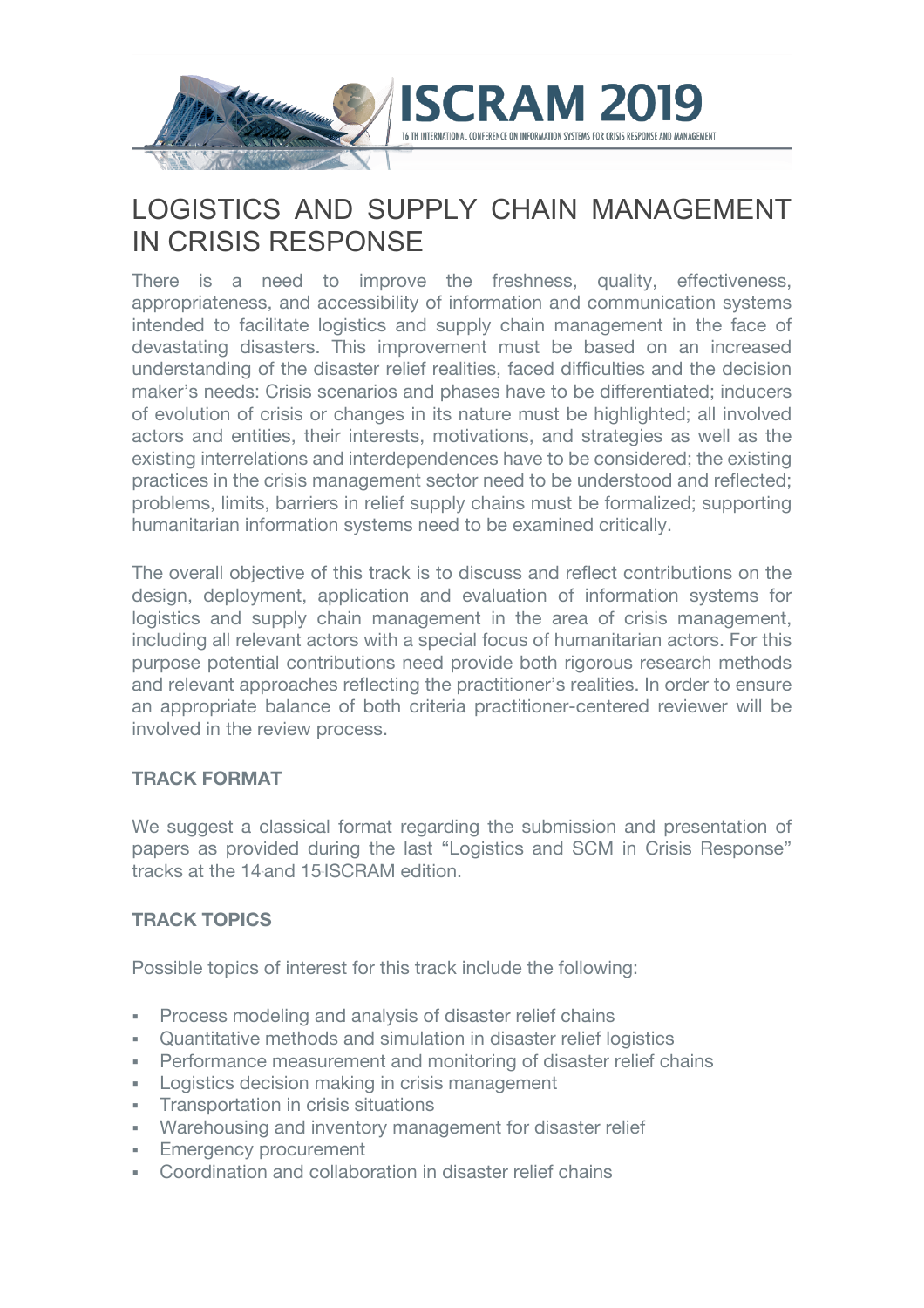

- § Humanitarian logistics and supply chains
- § Governance of ad-hoc logistics networks in crisis management
- Early detection and assessment of requirements for disaster relief chains
- § Humanitarian supply chain resilience
- Big data for supply chain management in crisis situation

## **TRACK CO-CHAIRS**



## **Bernd Hellingrath**

#### UNIVERSITY OF MUENSTER, GERMANY

Bernd Hellingrath serves as the Chair for Information Systems and Supply Chain Management at the University of Münster/Germany and and is the academic director of the Competence Center for Crisis Management at the European Research Center for Information Systems (ERCIS). He is continuously involved as track chair and reviewer in various programs, e.g. European Logistics Association workshops, the International Supply Chain Conference, the Journal of Humanitarian Logistics and Supply Chain Management or the Dagstuhl seminars.



## Gyöngyi Kovács

#### HANKEN UNIVERSITY, FINLAND

Gyöngyi Kovács is the Erkko Professor in Humanitarian Logistics at the Hanken School of Economics and is the Subject Head of the Supply Chain Management and Social Responsibility. She has been the first director of the HUMLOG Institute, and a founding editor of the Journal of Humanitarian Logistics and Supply Chain Management. She has published widely in humanitarian logistics and sustainable supply chain management.